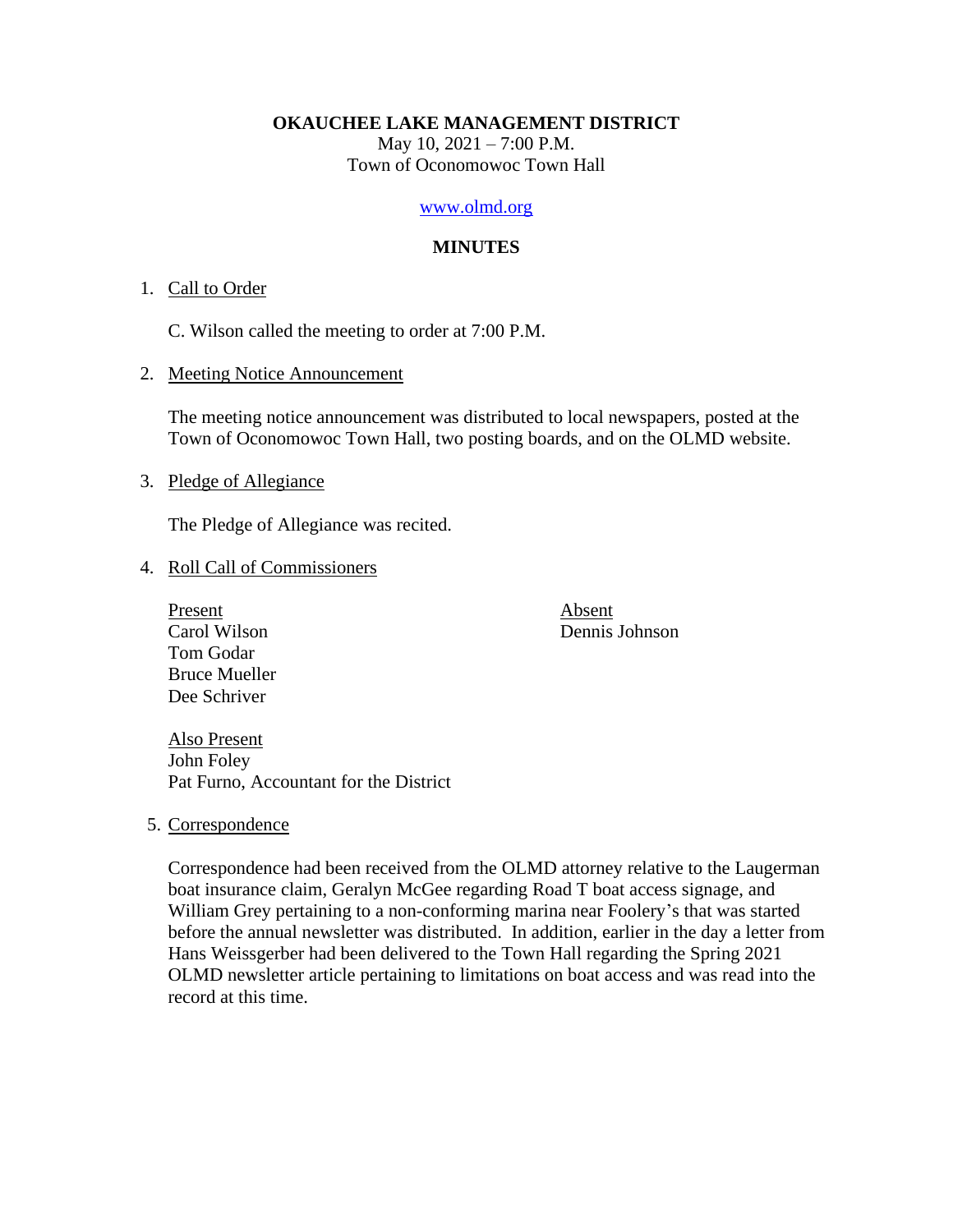Okauchee Lake Management District Meeting May 10, 2021 Page 2 of 6

# 6. Comments from the Floor

**Brian Sichi, N63W33895 Lakeview Dr.,** noted that the issue of private nonconforming properties needed to be monitored and addressed in terms of paying extra shares for rented boat slips.

# 7. Comments from Committee Members

None.

# 8. Discuss & Act on Report of the Treasurer

D. Schriver reported the following:

| Total Revenues:     | \$364,667.54 |
|---------------------|--------------|
| Total Expenditures: | \$40,569.49  |
| Total:              | \$324,098.05 |

**T. Godar moved to accept the Report of the Treasurer as presented. B. Mueller seconded the motion. There was no further discussion. All were in favor. Motion carried unanimously.**

## 9. Approve Checks & Vouchers

**B. Mueller moved to approve the bills to be paid for May 10, 2021 as noted. D. Schriver seconded the motion. There was no further discussion. All were in favor. Motion carried.**

## 10. Approve Minutes of the Previous Meeting

**T. Godar moved to approve the April 12, 2021 meeting minutes as presented. B. Mueller seconded the motion. There was no further discussion. All were in favor. Motion carried.**

## 11**.** Aquatic Plant Management Report

B. Mullikin explained the weed harvesting would begin June 1, 2021. A new dumping location for lake weeds had recently been found that was close to the operations facility. With regard to equipment, the two harvesters and skimmer were in the water. The Kubota engines would be put in at the end of this week and the last two should be placed in the next few days. The cranes were operating well, and the truck inspection and fire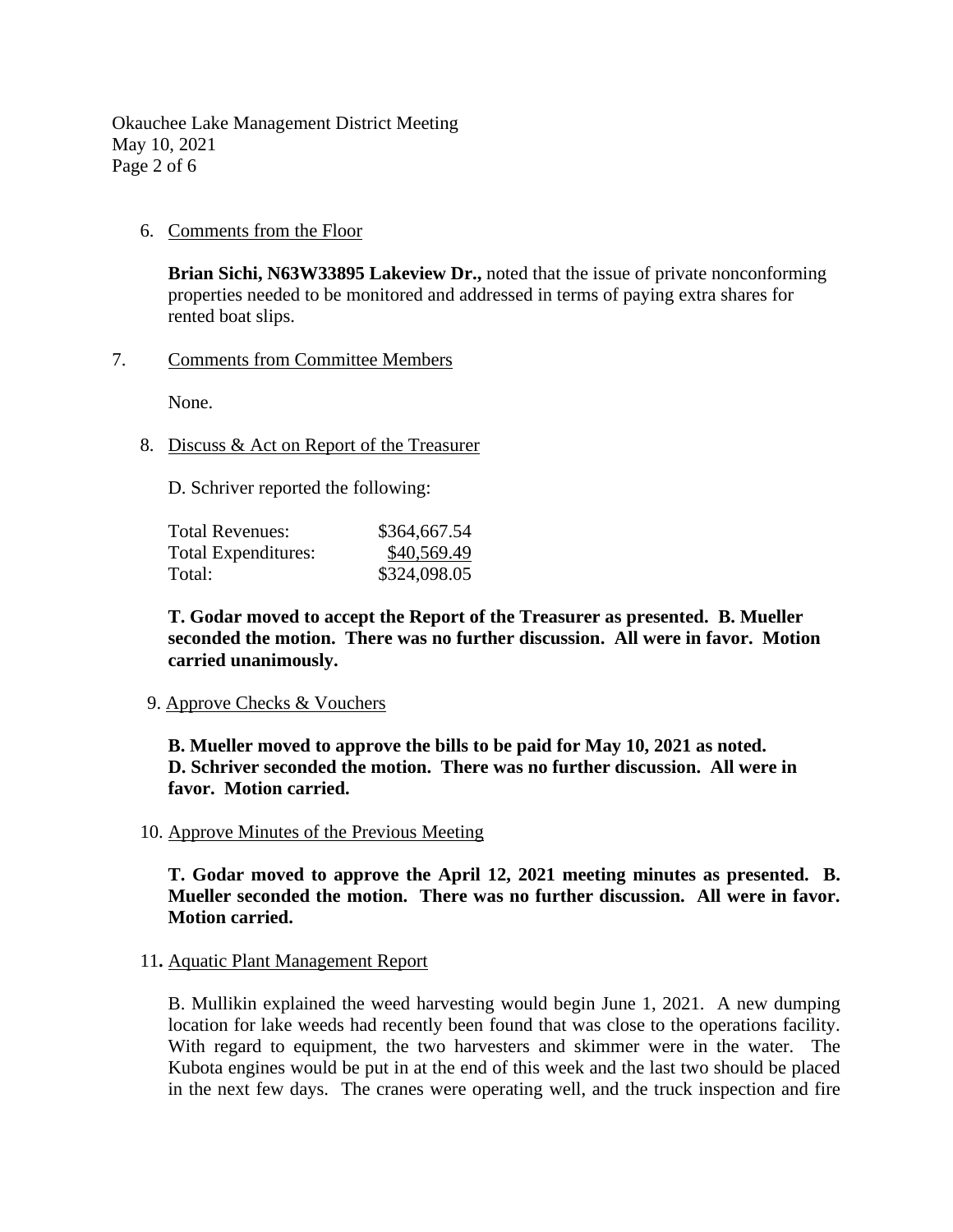Okauchee Lake Management District Meeting May 10, 2021 Page 3 of 6

> inspections were underway. The weed harvesting crew was nearly complete with more interested in positions than were available. Training for the four new staff members would take place at the end of May with the returning nine crew members beginning a few days later. Thirteen total crew members worked well with 11 on the water throughout the day. One new Mercury outboard suffered a small setback. A snail had unknowingly gotten sucked up into the intake. This caused water in the crank case and a repair would take place later this week. In addition, last year a homemade gasket was used in one of the pontoon Yamaha engines and additional repairs were now needed as a result.

a. Update on Muskrat Control Program

**Arnold Groehler, Animal Damage Control Trapper,** provided an update on the Muskrat Control Program activities that took place since fall of 2020. Progress was made in traditionally difficult areas of the lake where the muskrats liked to be active. One area of concern at this time was the stormwater runoff pond near the intersection of Roads B and C. Once ownership of the pond was established, permission had been granted to trap the pond. The spring weather impacted the animal movements. When the weather was warm, animals were more active. Typically, animals would come upriver from the Pabst Farm area along the Oconomowoc River. He usually trapped Upper Oconomowoc Lake once the ice was out, then came upriver to the main channel, Tierney Bay, Icehouse Bay and lastly the north shore including Whittaker Bay and Breezy Point and the remaining northwest corner of the lake. His previously contracted two-week trapping period for Okauchee Lake started March 15, 2021, was ongoing at this time, and would be done approximately June 1, 2021. A two-week trapping period would be impractical in the future. Beavers had begun to set in around the lake with 15 trapped so far. He had stopped trapping them at this time because this was the time of year that babies were born and the DNR was sensitive to this and required that beaver trapping cease. There was a very active colony near Roads C and L.

Discussion ensued regarding resident requests for A. Groehler to trap outside of the designated two-week contracted time period. Residents should be charged individually outside of that time frame according to his contract with the OLMD. Some residents called upon him outside the contracted period after traveling over the winter and requested his services immediately.

A. Groehler explained the use of various traps used to collect the beaver. He anticipated beavers being a problem in the future due to the active growing colonies around the lake.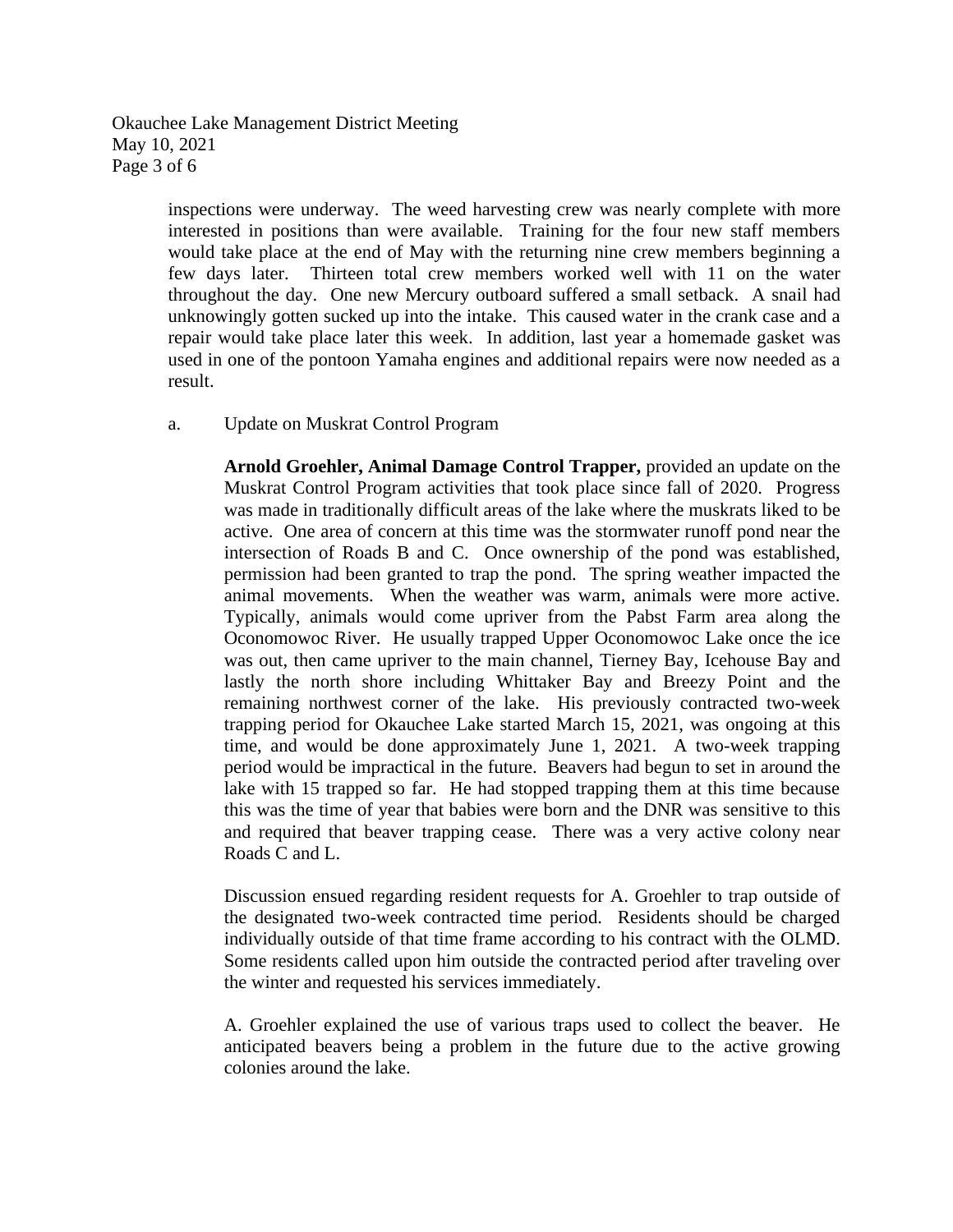Okauchee Lake Management District Meeting May 10, 2021 Page 4 of 6

> **Bob Sokolowicz, N64W34899 Road J,** noted there were signs of beavers actively working on trees near Crazy Man's Island. A. Groehler explained this was due to the preferred type of tree located on the island for the beaver's diet.

b. Discuss & Act on Aquatic Plant Management Plan

There was nothing new to report.

## 12. Discuss & Act on Resignation Letter & Appointment of New Commissioner

C. Wilson explained a resignation letter from Dennis Johnson had been received and it was the role of the Chair to appoint a new Commissioner to fill out the remainder of D. Johnson's term on the OLMD Board of Commissioners. **John Foley, W334N5875 Road M,** was present to answer any questions the Board had of him. J. Foley provided a brief history of his previous career and volunteer experience in working with various nonprofit organizations.

**Brian Sichi, N63W33895 Lakeview Drive,** noted no clear transparent information was listed anywhere that he could find to become an OLMD Commissioner. He had been interested in being on the Board for a while but did not know how that was to be accomplished. C. Wilson explained the process that took place at each Annual Meeting at the time of "Nomination of Candidate to the OLMD Board" on the agenda. B. Sichi noted there were no bad choices for Commissioners in the room; however, he thought the process should be made more transparent in the future.

**C. Wilson moved to accept the resignation of Dennis Johnson and to appoint John Foley to fill the remainder of Dennis Johnson's term on the OLMD Board of Commissioners. T. Godar seconded the motion. There was no further discussion. All were in favor. Motion carried.**

John Foley assumed the role of Commissioner at this time and agreed to serve for the remainder of Dennis Johnson's term that ended in 2023.

## 13. Update on Spring 2021 Newsletter

The annual Spring 2021 newsletter had been distributed on May 5, 2021 to all OLMD residents.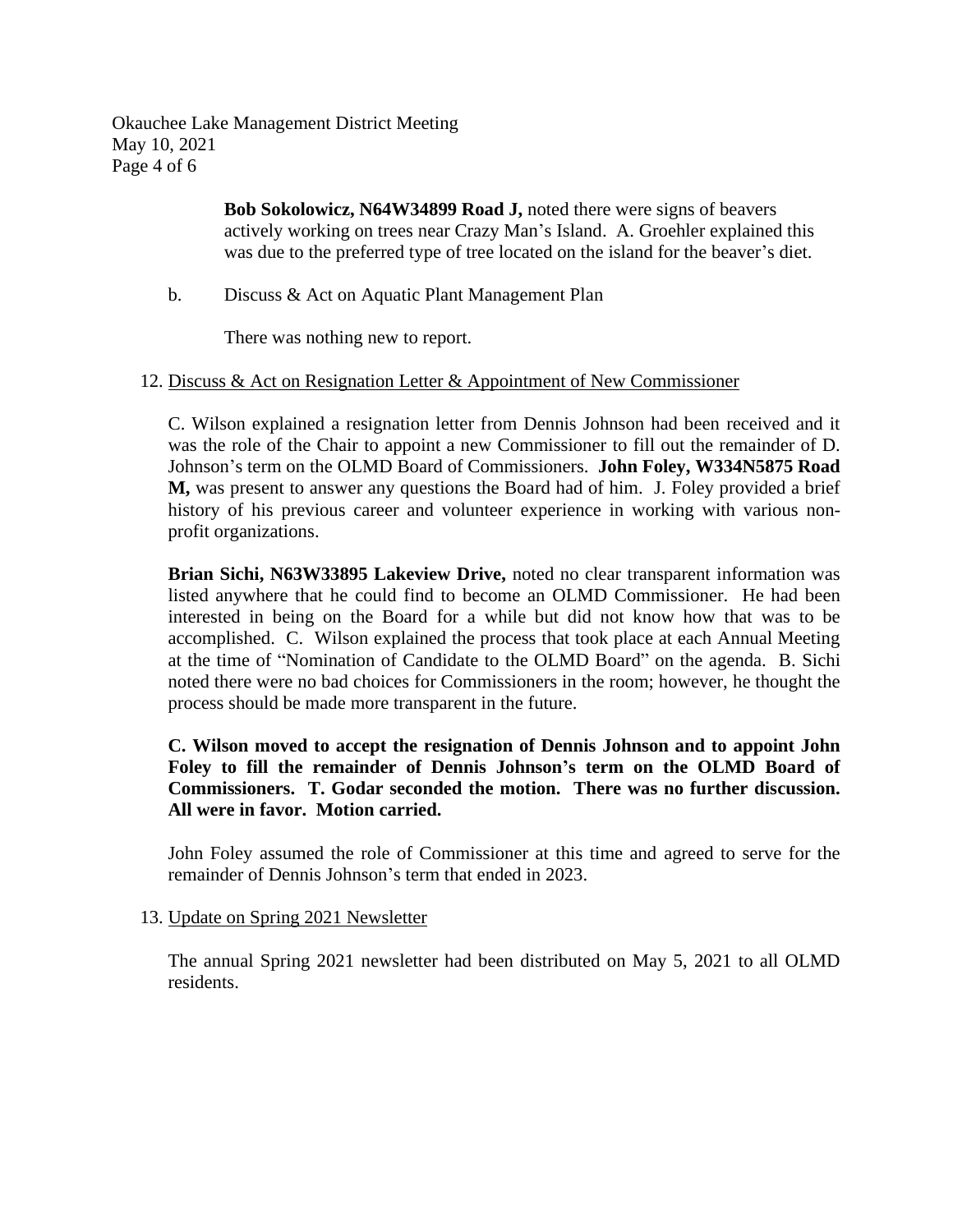Okauchee Lake Management District Meeting May 10, 2021 Page 5 of 6

## 14. Discuss & Act on Website Items

a. Discuss & Act on Website Invoice

An invoice had been submitted from Linda Goehre, of Goehre Creative, for work completed to migrate the OLMD website to a new location in order to maintain functionality in its current format as authorized at the last meeting. The invoice for this work was reviewed and discussed. Recommendations related to this work included a suggestion to update the current website in the next year, continue security of the site and an option to include a Google Map profile at this time if possible . Discussion ensued.

**B. Mueller moved to approve payment of the Goehre Creative invoice in full in the amount of \$1,035.00. D. Schriver seconded the motion.** Discussion ensued regarding the option to include the Google Map profile. **B. Mueller moved to amend the motion to pay the Goehre Creative invoice in the amount of \$1,035.00 and to pay the monthly maintenance fee of \$75.00 per month in the future. D. Schriver seconded the amended motion.** The submitted invoice included a monthly maintenance fee for May 2021 at \$50.00; however, the fee going forward should be the customary \$75.00 per month. The website had been migrated with appropriate security levels that should remain in place. Ongoing security issues would result if the maintenance were removed. The customary maintenance amount of \$75.00 was appropriate for the work being done each month. **There was no further discussion. All were in favor. Motion carried.**

## 15. Future Agenda Items

The following items were requested for the next regular OLMD meeting agenda:

- Discuss & Act on Seeking New OLMD Attorney
- Update on Report on Chemical Treatment of Starry Stonewort

Any additional agenda items should be directed to C. Wilson in advance of the next meeting.

#### 16. Set Future Meeting Date

The next meeting was scheduled for June 14, 2021.